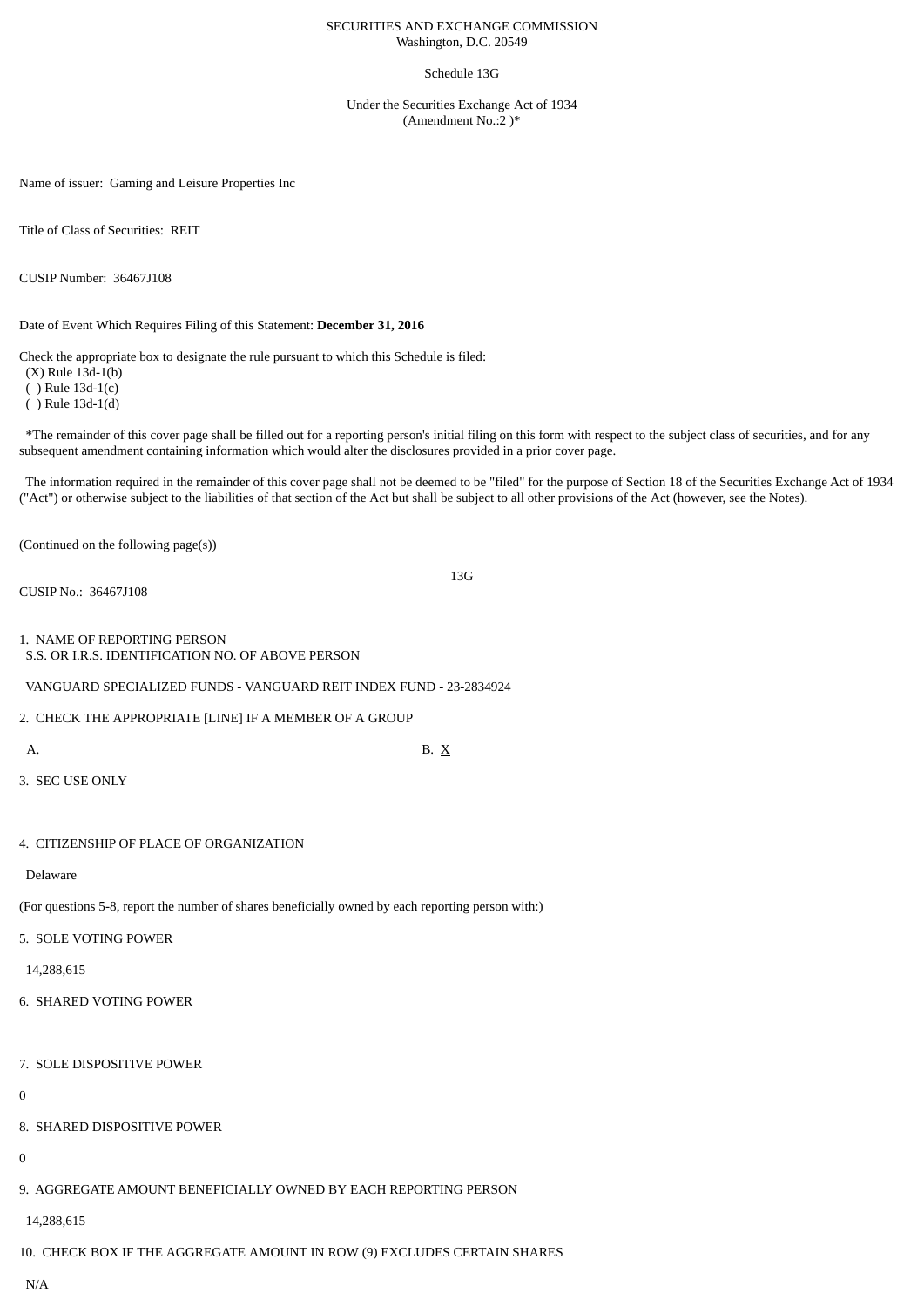6.89%

# 12. TYPE OF REPORTING PERSON

IV

# SECURITIES AND EXCHANGE COMMISSION Washington, D.C. 20549

## SCHEDULE 13G Under the Securities Act of 1934

Check the following [line] if a fee is being paid with this statement N/A

Item 1(a) - Name of Issuer:

Gaming and Leisure Properties Inc

Item 1(b) - Address of Issuer's Principal Executive Offices:

825 Berkshire Blvd. Suite 400 Wyomissing, PA 19610

Item 2(a) - Name of Person Filing:

# VANGUARD SPECIALIZED FUNDS - VANGUARD REIT INDEX FUND - 23-2834924

### Item 2(b) – Address of Principal Business Office or, if none, residence:

100 Vanguard Blvd. Malvern, PA 19355

#### Item  $2(c)$  – Citizenship:

Delaware

Item 2(d) - Title of Class of Securities:

REIT

#### Item 2(e) - CUSIP Number

36467J108

# Item 3 - Type of Filing:

This statement is being filed pursuant to Rule 13d-1. Investment company registered under section 8 of the Investment Company Act of 1940 (15 U.S.C 80a-8).

Item 4 - Ownership:

(a) Amount Beneficially Owned:

14,288,615

(b) Percent of Class:

6.89%

(c) Number of shares as to which such person has:

(i) sole power to vote or direct to vote: 14,288,615

(ii) shared power to vote or direct to vote:

(iii) sole power to dispose of or to direct the disposition of: 0

(iv) shared power to dispose or to direct the disposition of: 0

# Comments:

Item 5 - Ownership of Five Percent or Less of a Class:

Not Applicable

Item 6 - Ownership of More Than Five Percent on Behalf of Another Person: